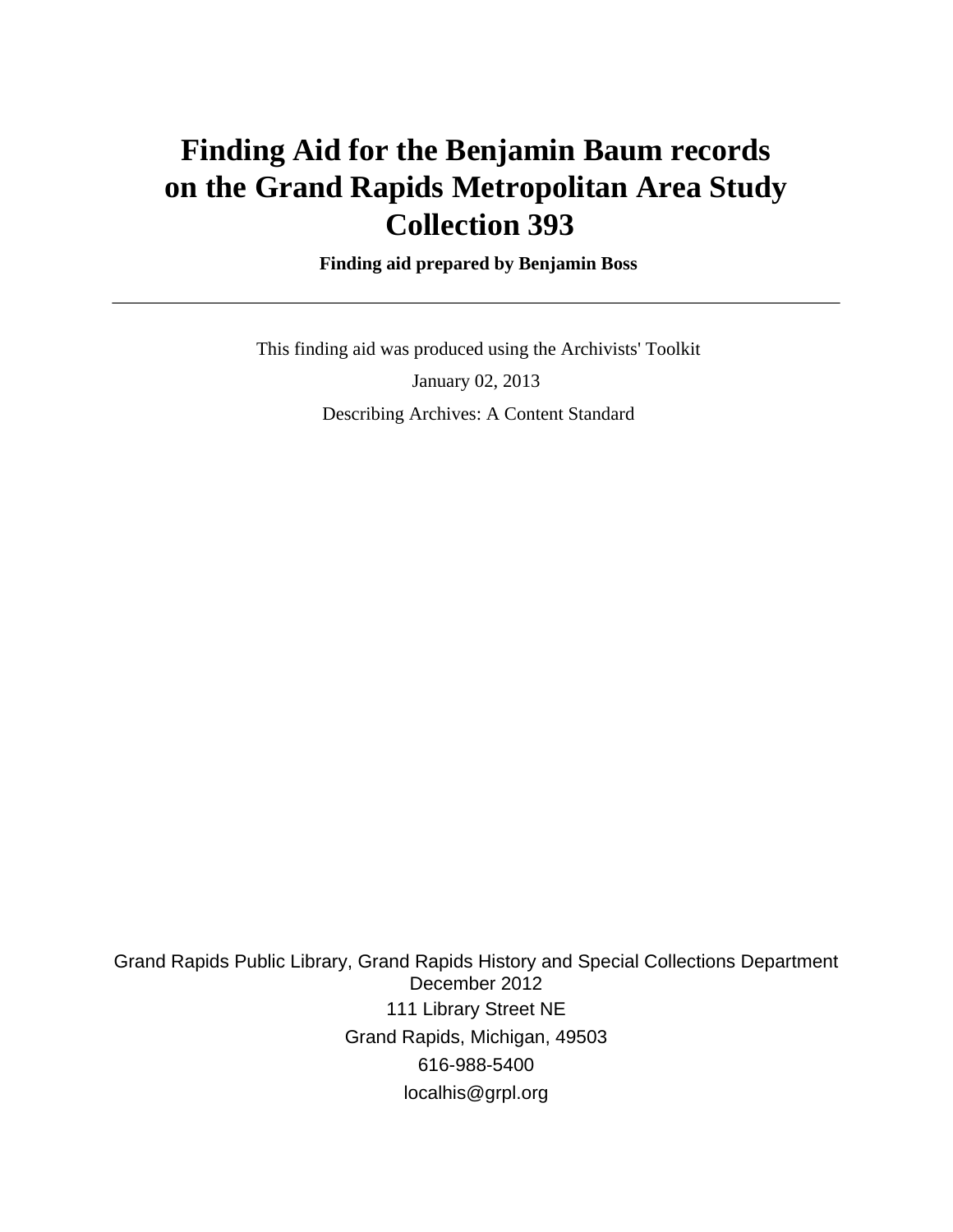# **Table of Contents**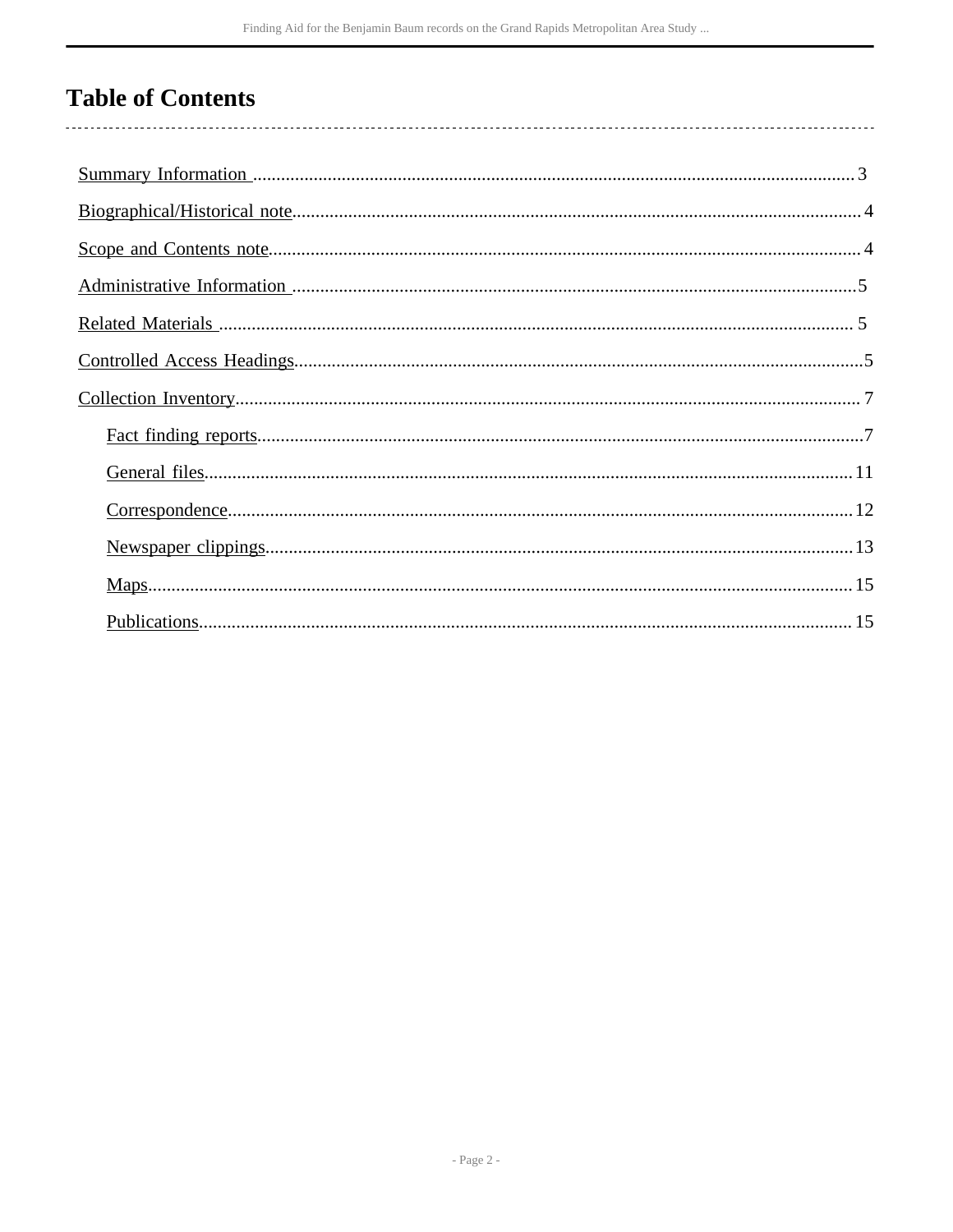# <span id="page-2-0"></span>**Summary Information**

.......................

| <b>Repository</b> | Grand Rapids Public Library, Grand Rapids History and Special<br><b>Collections Department</b>                                                                                                                                                                                                                                                                                                                                                                                                                                                                                                                                                                                                                                                                                                                                         |
|-------------------|----------------------------------------------------------------------------------------------------------------------------------------------------------------------------------------------------------------------------------------------------------------------------------------------------------------------------------------------------------------------------------------------------------------------------------------------------------------------------------------------------------------------------------------------------------------------------------------------------------------------------------------------------------------------------------------------------------------------------------------------------------------------------------------------------------------------------------------|
| <b>Creator</b>    | Baum, Benjamin, 1913-1991                                                                                                                                                                                                                                                                                                                                                                                                                                                                                                                                                                                                                                                                                                                                                                                                              |
| <b>Title</b>      | Benjamin Baum records on the Grand Rapids Metropolitan Area Study                                                                                                                                                                                                                                                                                                                                                                                                                                                                                                                                                                                                                                                                                                                                                                      |
| Date [bulk]       | Bulk, 1957-1958                                                                                                                                                                                                                                                                                                                                                                                                                                                                                                                                                                                                                                                                                                                                                                                                                        |
| Date [inclusive]  | 1950-1959                                                                                                                                                                                                                                                                                                                                                                                                                                                                                                                                                                                                                                                                                                                                                                                                                              |
| <b>Extent</b>     | 1.25 Linear feet 3 boxes                                                                                                                                                                                                                                                                                                                                                                                                                                                                                                                                                                                                                                                                                                                                                                                                               |
| Language          | English                                                                                                                                                                                                                                                                                                                                                                                                                                                                                                                                                                                                                                                                                                                                                                                                                                |
| <b>Abstract</b>   | Benjamin Baum (1913-1991) served as the chairperson of the Grand<br>Rapids Metropolitan Area Study committee from 1955 through 1959. The<br>Grand Rapids Metropolitan Area Study was an independent committee<br>formed by the Grand Rapids Community Council to study the needs and<br>problems of public services in the Grand Rapids metropolitan area. The<br>committee was assigned to compile reports and make recommendations<br>for the consolidation of services between the city and surrounding<br>suburbs. The collection primarily consists of the committee's records<br>including consultants' reports, preliminary reports, and the twelve<br>published fact finding reports. In addition, correspondence and newspaper<br>clippings related to the committee's work makes up the remaining bulk of<br>the collection. |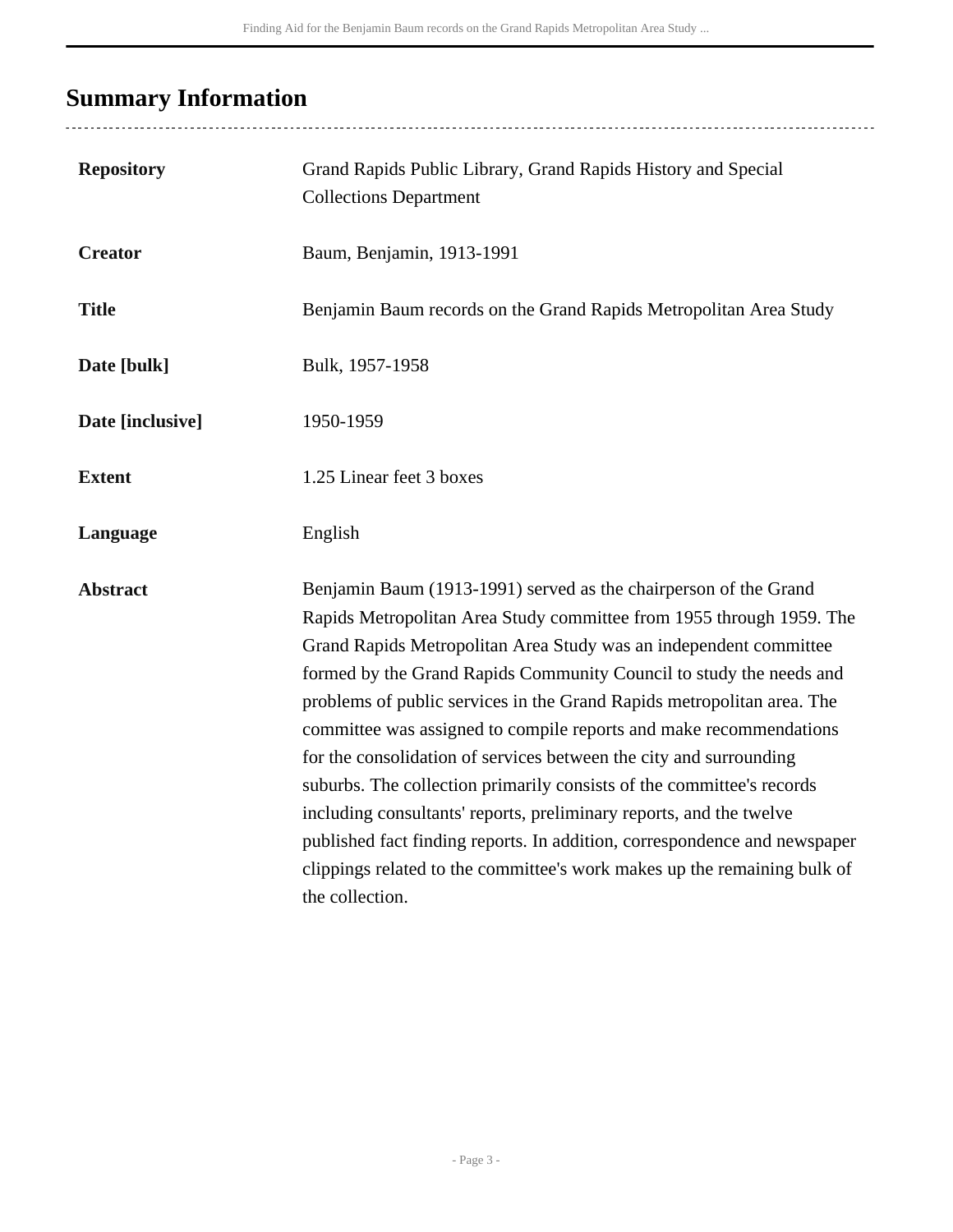# <span id="page-3-0"></span>**Biographical/Historical note**

Benjamin Baum was born on September 27, 1913 in Toledo, Ohio. His parents, Moses and Minnie Baum, were Russian immigrants who came to America in 1906. His father was a clothing merchant. Benjamin graduated from Union High School in Grand Rapids in 1929. He was active in drama and debating. He graduated with an Associate of Arts degree from Grand Rapids Junior College in 1931 and obtained his Bachelors of Arts degree from the University of Michigan in 1933. He then attended the Law School at the University of Michigan where he received his Juris Doctor degree in 1935. While in law school he was the associate editor of the University of Michigan Law Review.

Upon graduation he entered private practice in Milwaukee, Wisconsin. In 1939 he returned to Grand Rapids where he continued his law practice for the rest of his career. In 1941 he entered the US Army as a private and in 1946 he discharged as a captain. He spent 31 months of his service in North Africa and Italy. He was married to his wife, Anne, in 1946. They had a son and two daughters. Both he and his wife were active members of Temple Emanuel and B'nai B'rith. He was also an active member of the American Legion and the VFW and was known as an advocate for veterans rights.

In 1955, he was appointed by the Grand Rapids Community Council to chair the Grand Rapids Metropolitan Area Study. The Grand Rapids Metropolitan Area Study was an independent committee formed to analyze the needs and problems of public services in the greater Grand Rapids area. The Study was assigned to publish twelve fact finding reports that presented their analyses and recommendations for consolidation of services and potential annexation. The areas covered by the Study were the City of Grand Rapids, City of East Grand Rapids, City of Grandville, Grand Rapids Township, Paris Township, Plainfield Township, Walker Township and Wyoming Township. The Study consisted of several subcommittees with over one hundred members representing the eight areas with proportionate representation to their populations. The Study also relied on the help of several consultants and the cooperation of local governments. During 1957 and 1958 the Study published their fact finding reports. These reports drew much attention from the local press. Consolidation and annexation were highly discussed topics among city planners, public officials, and the greater community.

Benjamin Baum passed away on November 11, 1991 and is buried at Ahavas Israel Cemetery in Grand Rapids. He was known for his long legal career and for his service in the community.

## <span id="page-3-1"></span>**Scope and Contents note**

The collection consists primarily of fact finding reports and related documents, correspondence, newspaper clippings, maps and publications. The materials span from 1950 through 1959 with the bulk being from 1957 through 1958.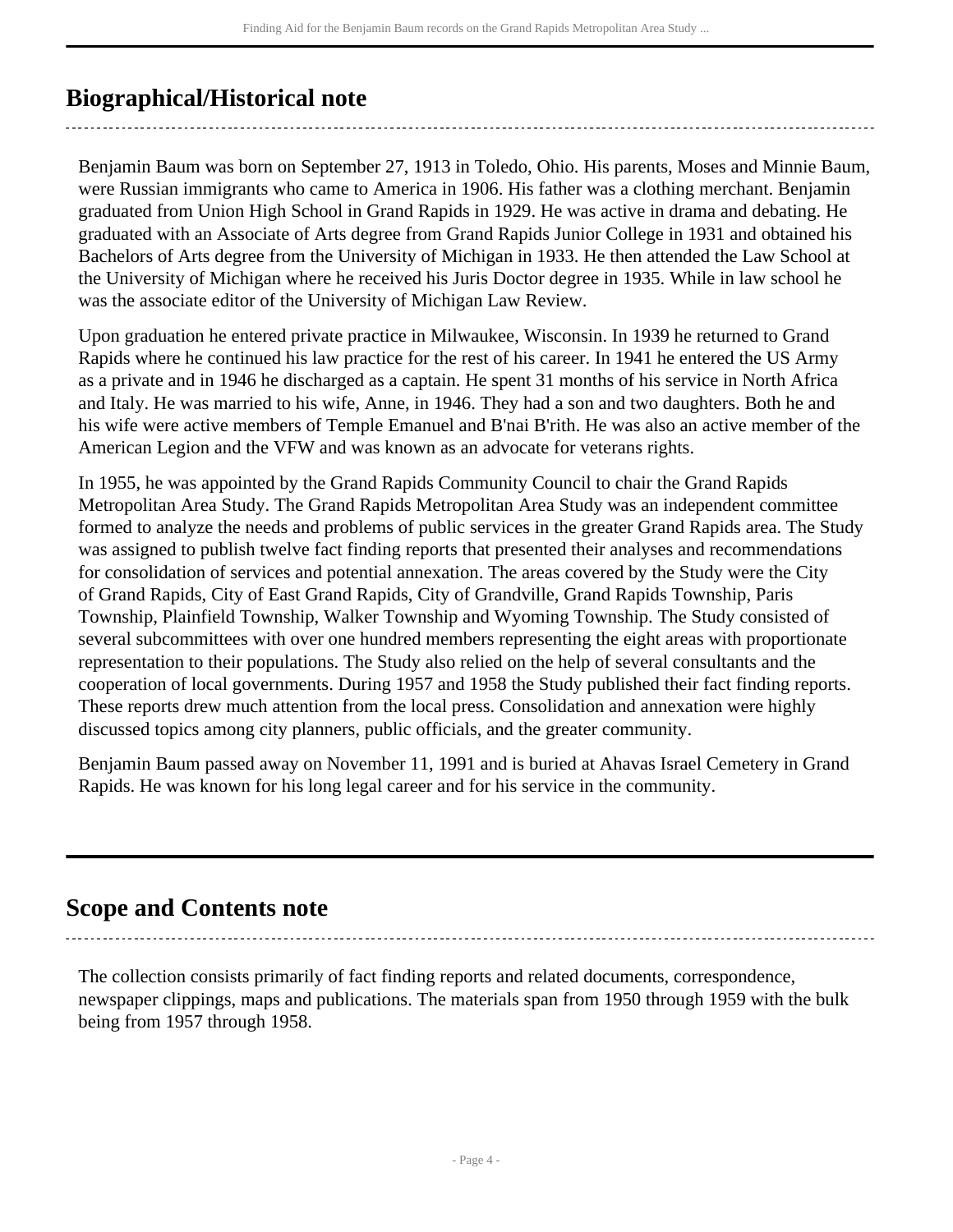# <span id="page-4-0"></span>**Administrative Information**

### **Publication Information**

Grand Rapids Public Library, Grand Rapids History and Special Collections Department December 2012

#### **Immediate Source of Acquisition note**

Benjamin Baum estate; November 20, 1991; Accession number 1991.030a

## <span id="page-4-1"></span>**Related Materials**

#### **Related Archival Materials note**

Collection 46 - Grand Rapids Chamber of Commerce records (Series X. Annexation files)

Collection 239 - GRPL Scrapbook collection (City planning scrapbooks, 1955-1956)

Collection 389 - Metropolitan Grand Rapids Planning Association minutes

# <span id="page-4-2"></span>**Controlled Access Headings**

#### **Corporate Name(s)**

• Grand Rapids Metropolitan Area Study (Grand Rapids, Mich.).

#### **Subject(s)**

- Annexation (Municipal government) -- Michigan -- Grand Rapids
- City planning -- Michigan -- Grand Rapids
- Metropolitan areas -- Michigan -- Grand Rapids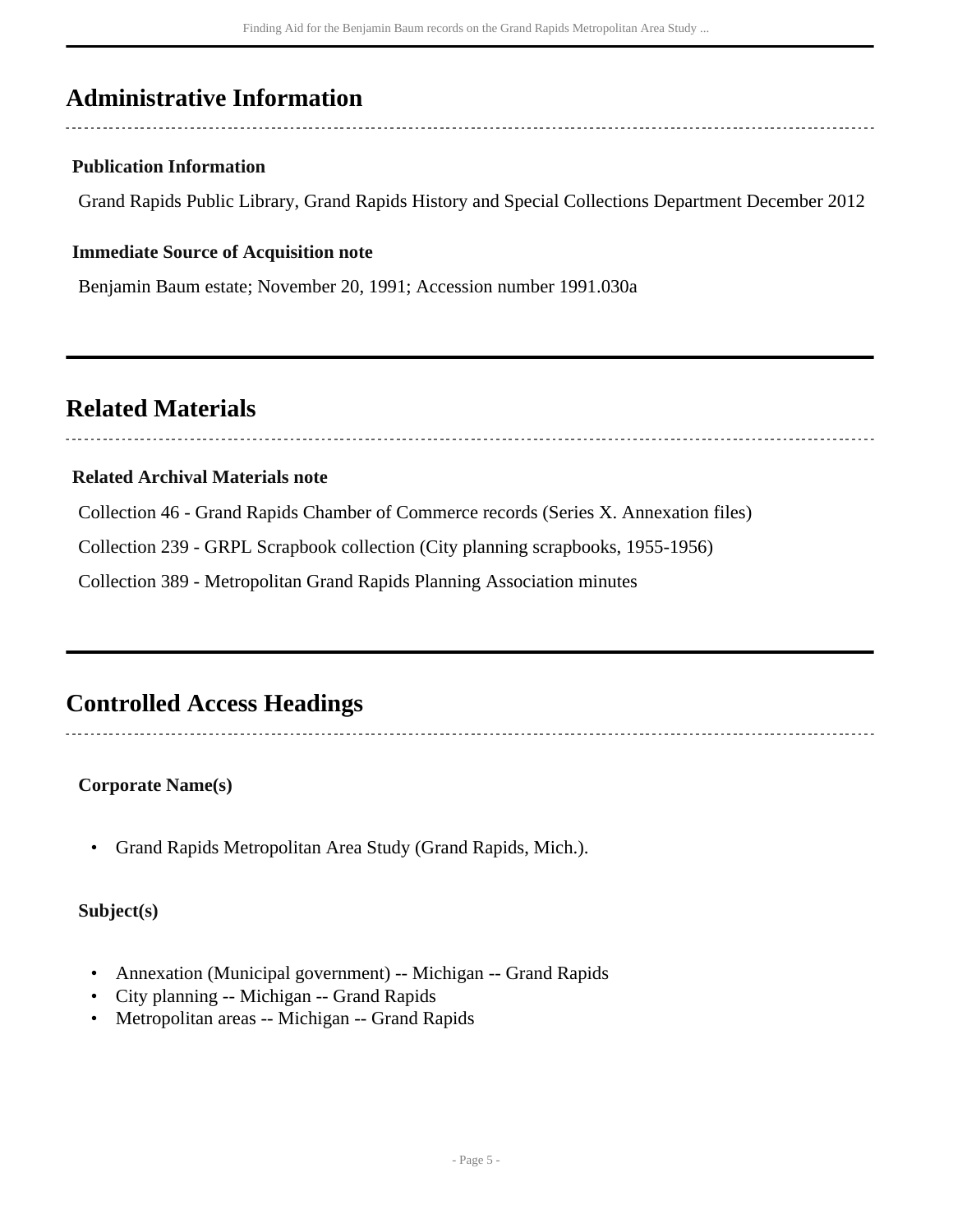Finding Aid for the Benjamin Baum records on the Grand Rapids Metropolitan Area Study ...

• Municipal services -- Michigan -- Grand Rapids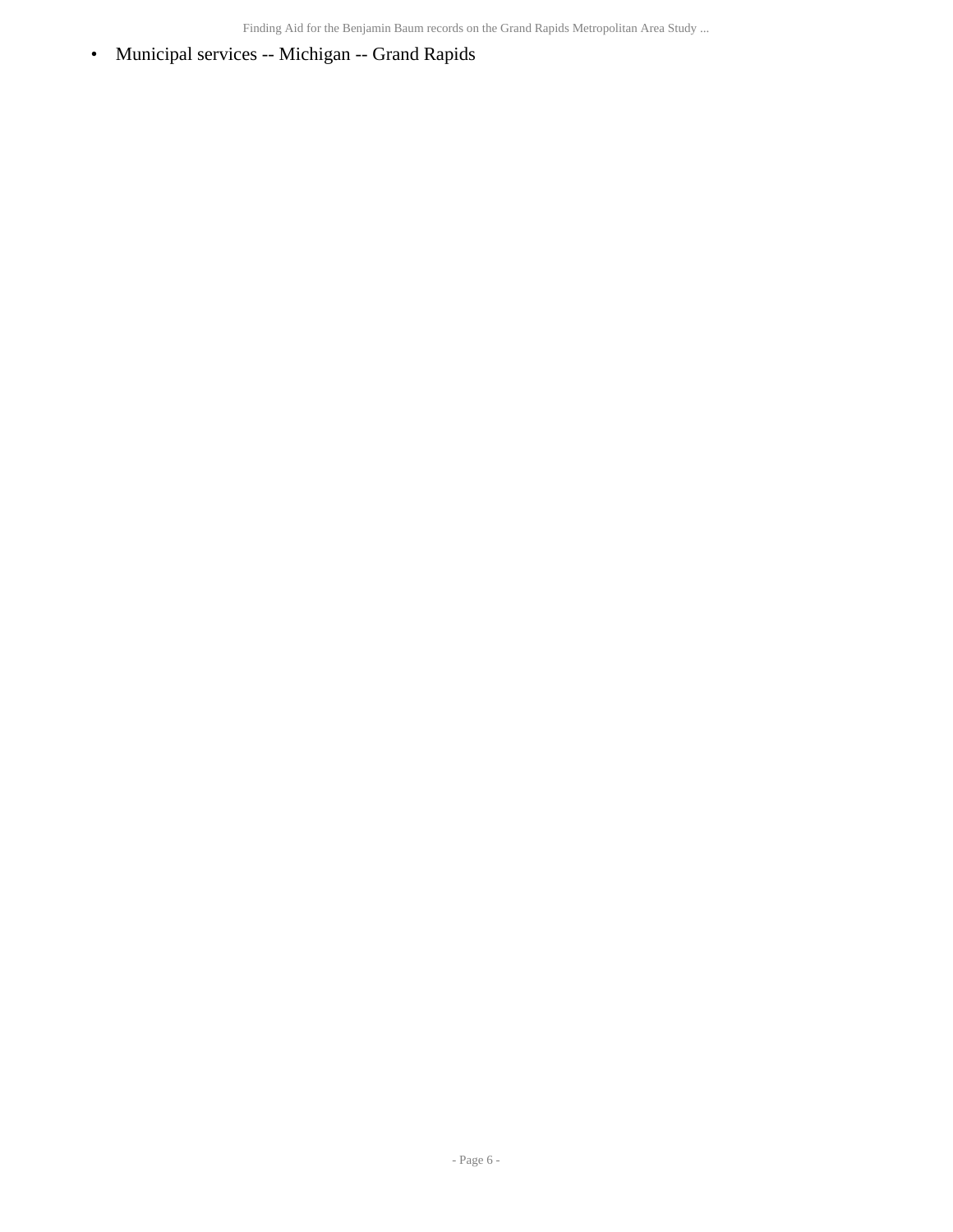# <span id="page-6-0"></span>**Collection Inventory**

#### <span id="page-6-1"></span> **Series I Fact finding reports**

#### **Scope and Contents note**

This series consists of the twelve published fact finding reports and the final report of the committee. In addition to the fact finding reports are preliminary reports and related documents. The majority of these reports and documents were originally kept together in folders labelled by categories. The series has been divided by subseries to reflect these categories and the original order.

#### **Subseries A Planning, zoning and building codes**

|                                                                | <b>Box</b>   | <b>Folder</b>  |
|----------------------------------------------------------------|--------------|----------------|
| Letter and questionnaire July 31, 1956                         | $\mathbf{1}$ | $\mathbf{1}$   |
| Fact finding report: Planning, zoning and buildings April 1957 | $\mathbf{1}$ | $\overline{2}$ |
| Consultants report circa 1957                                  | 1            | 3              |
| Loose leaf items                                               | $\mathbf{1}$ | $\overline{4}$ |
| <b>Subseries B Law enforcement</b>                             |              |                |
|                                                                | <b>Box</b>   | <b>Folder</b>  |
| Fact finding report: Law enforcement June 1957                 | $\mathbf{1}$ | 9              |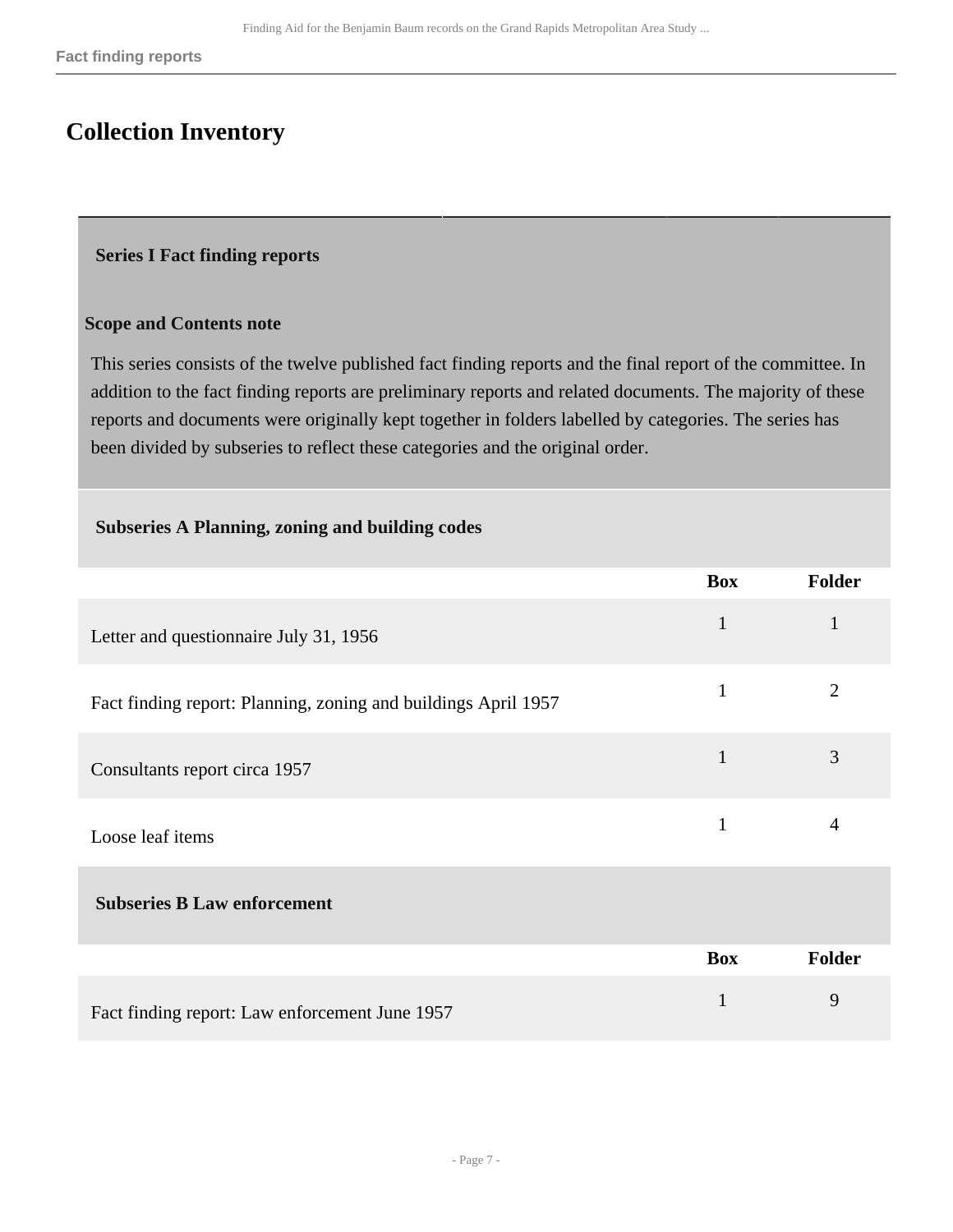**Population estimates and projections**

| Preliminary fact finding report: Law enforcement circa 1957                              |            | 10            |
|------------------------------------------------------------------------------------------|------------|---------------|
| <b>Subseries C Population estimates and projections</b>                                  |            |               |
|                                                                                          | <b>Box</b> | <b>Folder</b> |
| Population estimates and projections / prepared by Walter D.<br>De Vries January 1, 1956 | 1          | 11            |
| <b>Subseries D Sewage and storm water disposal</b>                                       |            |               |

|                                                                                   | <b>Box</b> | Folder |
|-----------------------------------------------------------------------------------|------------|--------|
| Fact finding report: Sanitary sewage and stormwater disposal March 1958           |            |        |
| Preliminary fact finding report: Sanitary sewage and water disposal circa<br>1957 |            | 14     |

### **Subseries E Fire protection**

|                                                 | <b>Box</b>     | <b>Folder</b> |
|-------------------------------------------------|----------------|---------------|
| Fact finding report: Fire protection March 1958 | $\overline{2}$ |               |
| <b>Subseries F Administration</b>               |                |               |
|                                                 | <b>Box</b>     | <b>Folder</b> |
| Fact finding report: Administration July 1957   | 2              | 2             |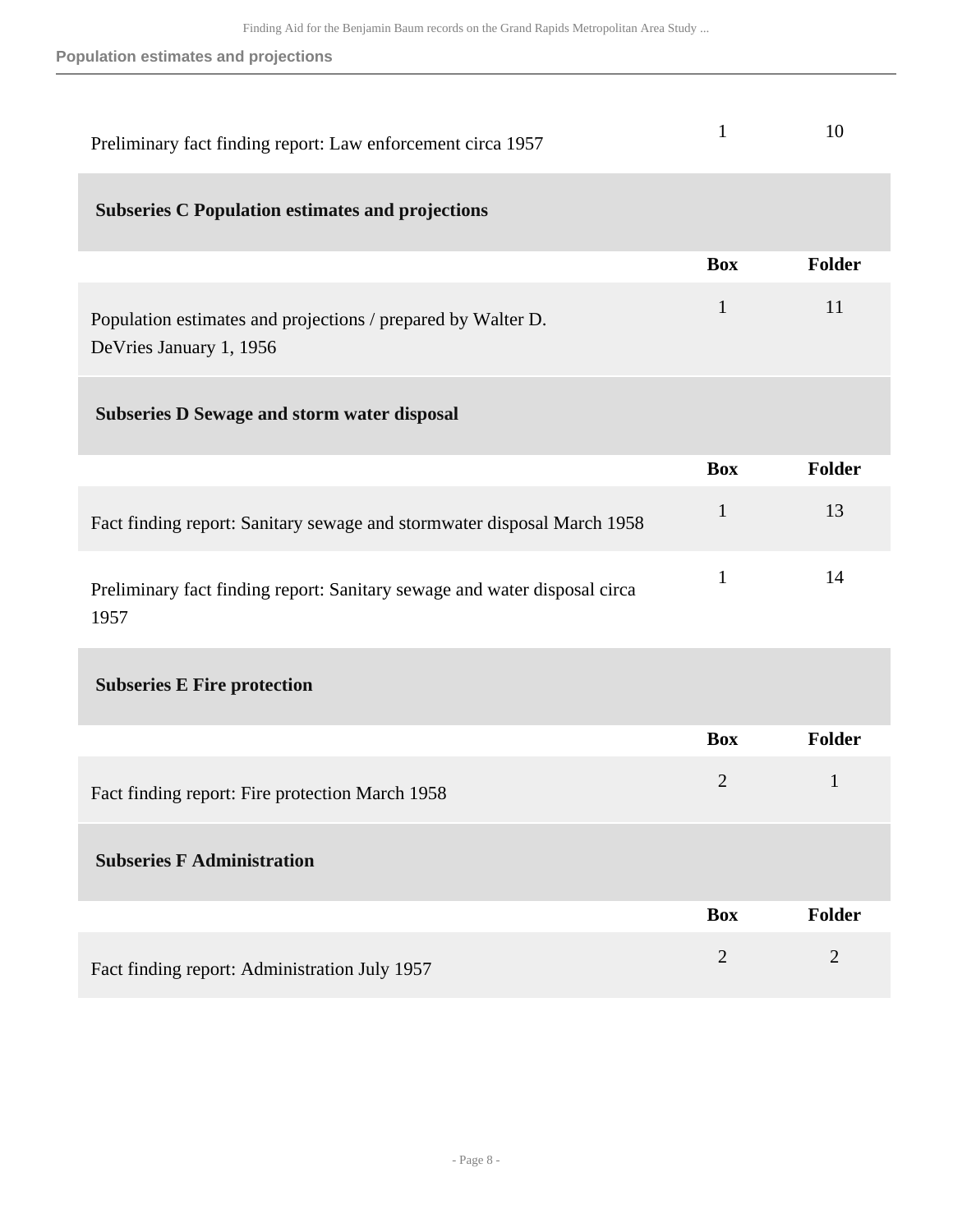| Preliminary fact finding report: Administration circa 1957                 | $\overline{2}$ | 3              |
|----------------------------------------------------------------------------|----------------|----------------|
| <b>Subseries G Taxation</b>                                                |                |                |
|                                                                            | <b>Box</b>     | Folder         |
| <b>Taxation report April 1957</b>                                          | $\overline{2}$ | $\overline{4}$ |
| Fact finding report: Taxation July 1957                                    | $\mathbf{2}$   | 19             |
| <b>Subseries H Libraries</b>                                               |                |                |
|                                                                            | <b>Box</b>     | Folder         |
| Preliminary fact finding report: Libraries; and letter circa 1957-1958     | $\overline{2}$ | 5              |
| Fact finding report: Libraries January 1958                                | $\overline{2}$ | 22             |
| <b>Subseries I Garbage and rubbish collection</b>                          |                |                |
|                                                                            | <b>Box</b>     | Folder         |
| Fact finding report: Garbage and rubbish collection March 1958             | $\overline{2}$ | 6              |
| Preliminary fact finding report: Garbage and rubbish collection circa 1957 | $\overline{2}$ | $\tau$         |
| <b>Subseries J Traffic control and bus transportation</b>                  |                |                |
|                                                                            | <b>Box</b>     | <b>Folder</b>  |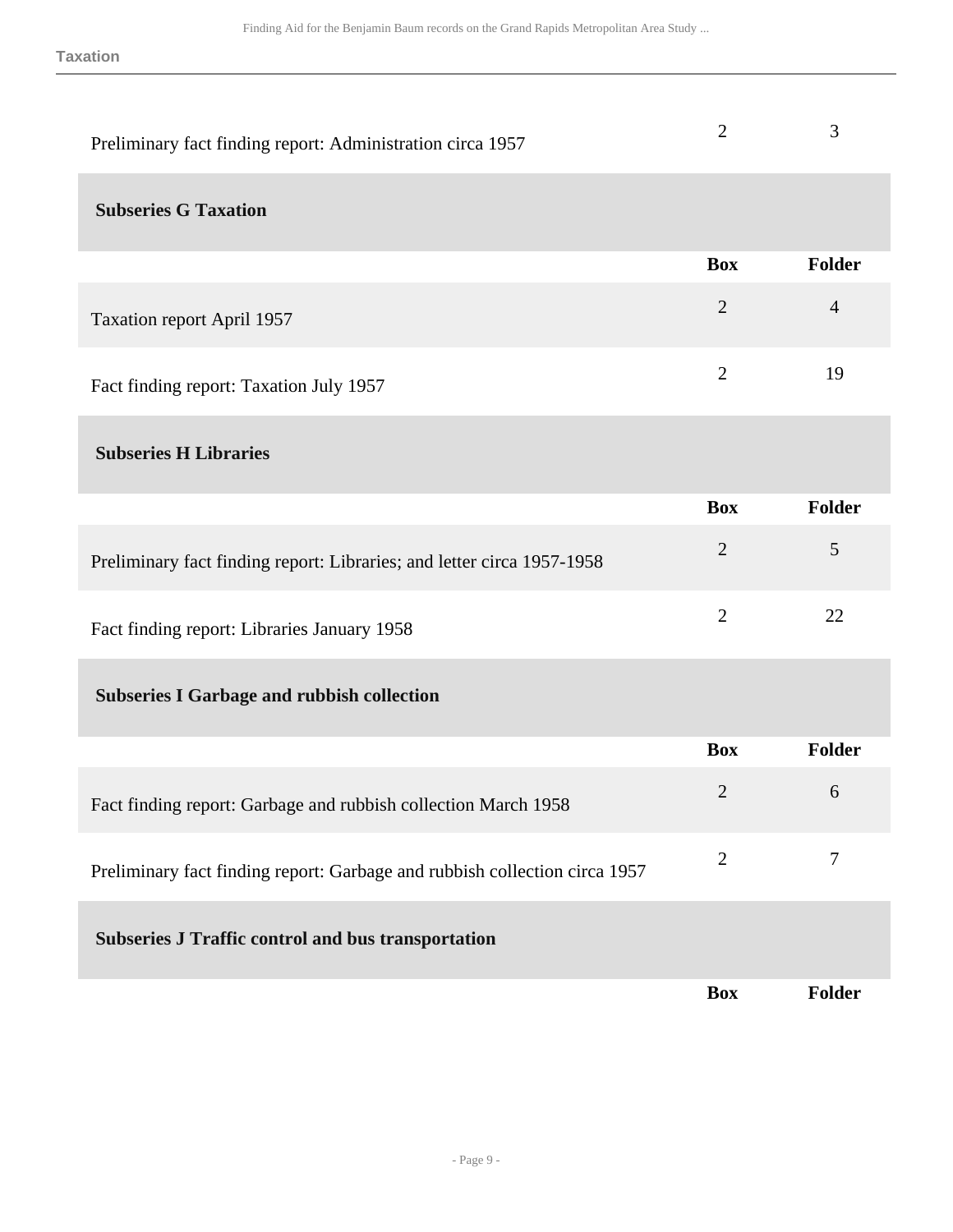#### **Schools**

| Preliminary fact finding report: Traffic                               | $\overline{2}$ | 9             |
|------------------------------------------------------------------------|----------------|---------------|
| Fact finding report: Traffic control and bus transportation April 1958 | $\overline{2}$ | 10            |
| Preliminary fact finding report: Traffic Control circa 1957            | $\overline{2}$ | 11            |
| <b>Subseries K Schools</b>                                             |                |               |
|                                                                        | <b>Box</b>     | Folder        |
| Preliminary report: Educational study August 1, 1957                   | $\overline{2}$ | 12            |
| Educational study documents 1953-1956                                  | $\overline{2}$ | 13            |
| Fact finding report: Schools February 1958                             | $\overline{2}$ | 20            |
| Report to the Board of Education circa 1959                            | $\overline{2}$ | 21            |
| <b>Subseries L Streets and lighting</b>                                |                |               |
|                                                                        | <b>Box</b>     | Folder        |
| Fact finding report: Streets and lighting April 1958                   | $\overline{2}$ | 23            |
| <b>Subseries M Final report</b>                                        |                |               |
|                                                                        | <b>Box</b>     | <b>Folder</b> |
| Final report documents circa 1958                                      | $\overline{2}$ | 15            |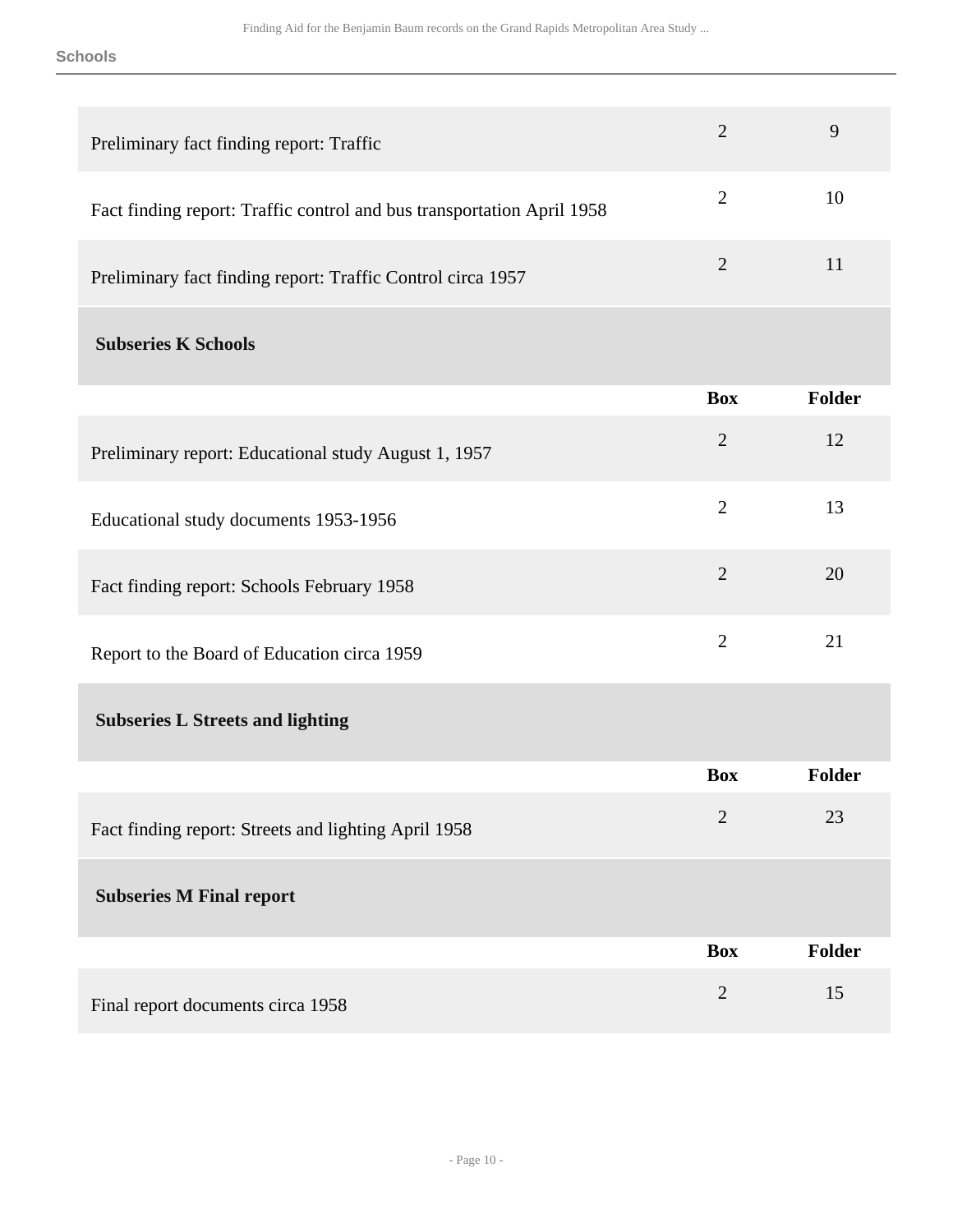| Final report of the G.R.M.A.S. circa 1958 |  |
|-------------------------------------------|--|

### <span id="page-10-0"></span> **Series II General files**

#### **Scope and Contents note**

This series consists of a variety of documents related to the work and compilation of the fact finding reports. This series contains various planning documents, member lists, financial documents, meeting minutes and agendas, drafts and notes, biographical information, and various loose leaf items.

|                                                                        | <b>Box</b>     | Folder         |
|------------------------------------------------------------------------|----------------|----------------|
| Metropolitan Grand Rapids / prepared by Charles Press, consultant 1956 | $\mathbf{1}$   | 5              |
| Reports on other metropolitan areas                                    | $\mathbf{1}$   | 6              |
| Loose leaf items                                                       | $\mathbf{1}$   | $\overline{7}$ |
| General policies; loose leaf items                                     | $\mathbf{1}$   | 8              |
| Metropolitan cooperation                                               | $\overline{2}$ | 14             |
| Planning documents                                                     | $\overline{2}$ | 24             |
| Miscellaneous loose leaf items                                         | $\overline{2}$ | 25             |
| Biographical notes                                                     | 3              | $\mathbf{1}$   |
| Notes and drafts                                                       | 3              | $\overline{2}$ |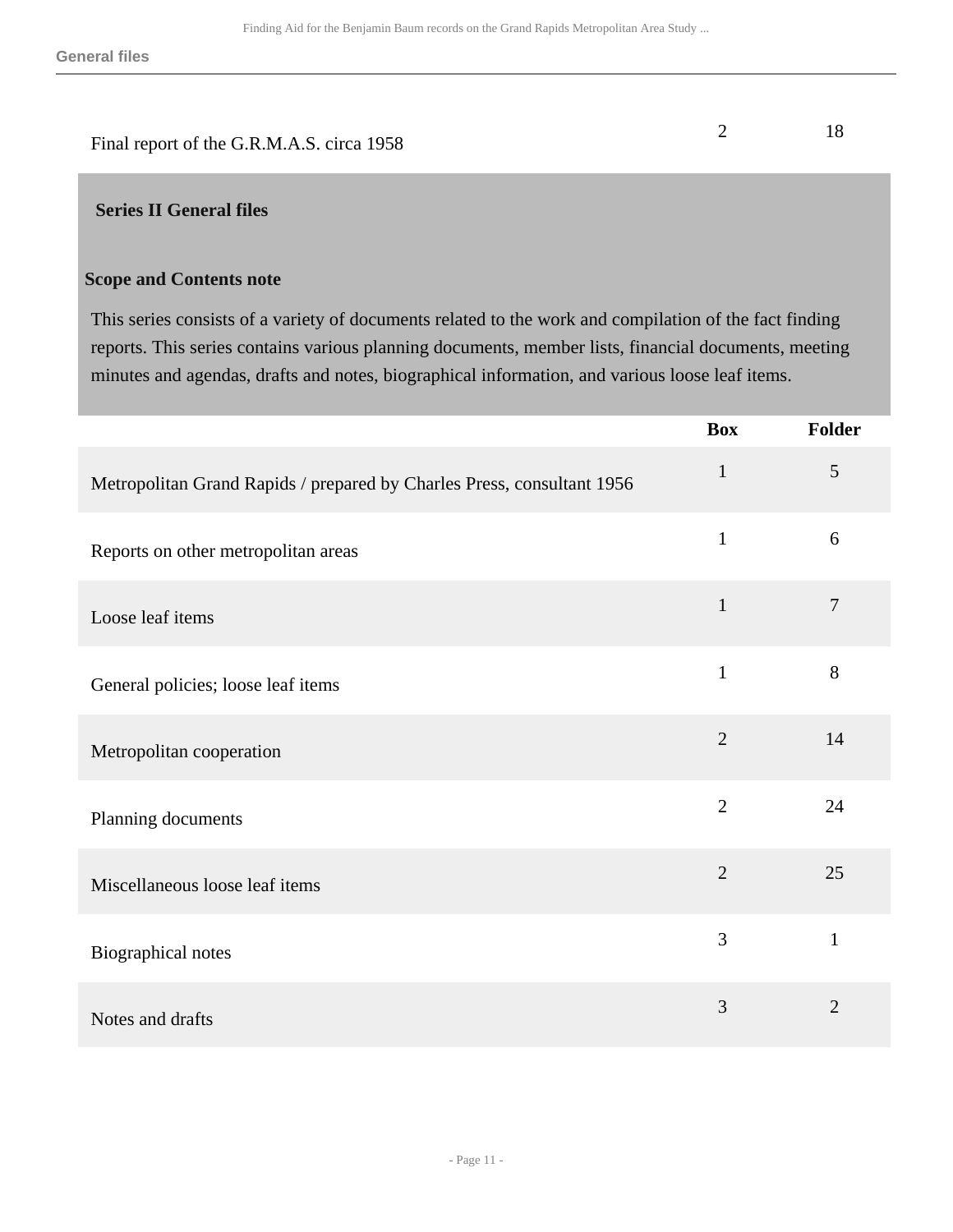**Correspondence**

| Member lists and contact lists                                        | 3 | 3              |
|-----------------------------------------------------------------------|---|----------------|
| Financial documents 1957-1958                                         | 3 | $\overline{4}$ |
| Meeting minutes and agendas 1955-1959                                 | 3 | 5              |
| Reports, summaries and drafts                                         | 3 | 6              |
| Facts and figures on "New City Plan"                                  | 3 | 7              |
| Articles of incorporation of Kent-Ottawa Metropolitan Water Authority | 3 | 8              |
| Miscellaneous loose leaf items                                        | 3 | 9              |

### <span id="page-11-0"></span> **Series III Correspondence**

#### **Scope and Contents note**

This series consists of letters between Benjamin Baum and other members of the committee as well as correspondence between the committee and its consultants. The bulk of the series had been arranged in reverse chronological order.

|                                      | <b>Box</b> | <b>Folder</b> |
|--------------------------------------|------------|---------------|
| Correspondence 1958                  |            | 17            |
| Correspondence March-April 1959      | 3          | 10            |
| Correspondence January-February 1959 | 3          | 11            |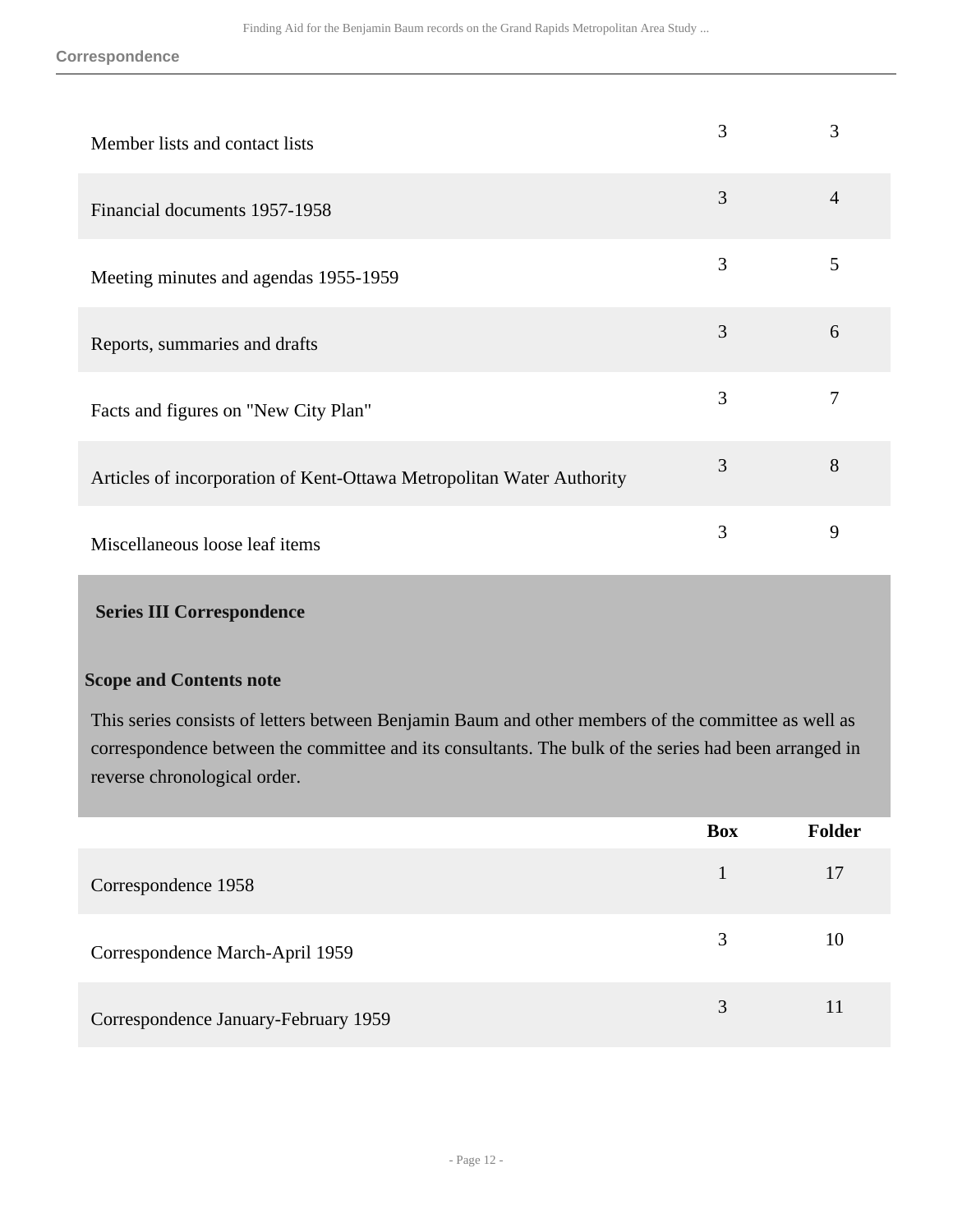**Newspaper clippings**

<span id="page-12-0"></span>

| Correspondence August-December 1958  | 3              | 12 |
|--------------------------------------|----------------|----|
| Correspondence June-July 1958        | 3              | 13 |
| Correspondence March-May 1958        | 3              | 14 |
| Correspondence January-February 1958 | $\mathfrak{Z}$ | 15 |
| Correspondence May-December 1957     | 3              | 16 |
| Correspondence April 1957            | 3              | 17 |
| Correspondence March 1957            | 3              | 18 |
| Correspondence January-February 1957 | 3              | 19 |
| Correspondence July-December 1956    | 3              | 20 |
| Correspondence January-June 1956     | 3              | 21 |
| Correspondence 1954-1955             | 3              | 22 |
| Correspondence n.d.                  | $\overline{3}$ | 23 |
| <b>Series IV Newspaper clippings</b> |                |    |
| <b>Scope and Contents note</b>       |                |    |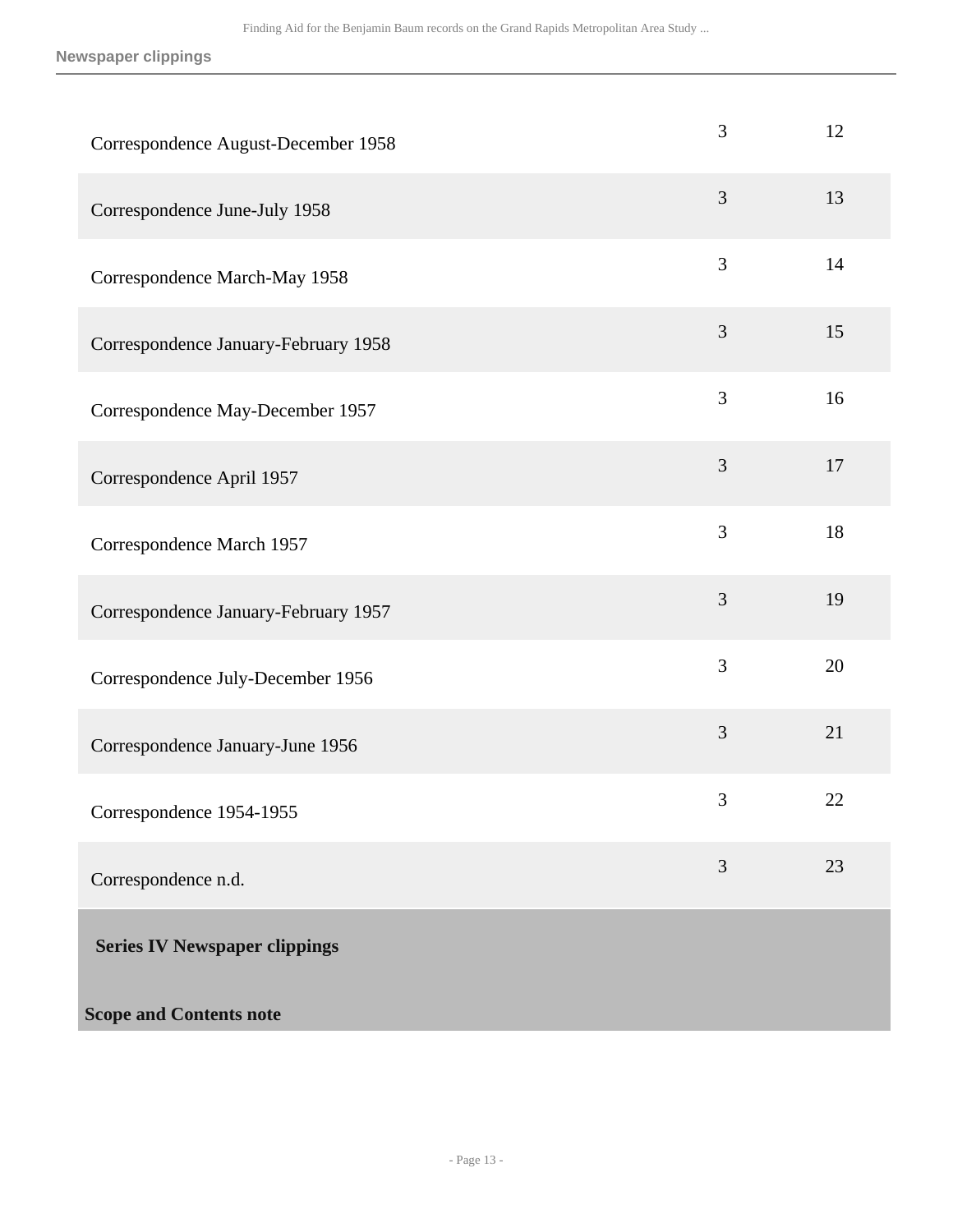This series consists of newspaper clippings highlighting the work of the Grand Rapids Metropolitan Area Study. The bulk of the clippings come from the Grand Rapids Press and the Grand Rapids Herald from 1957 through 1959. A portion of the clippings are interfiled in their original order and the remaining bulk had been arranged in reverse chronological order.

|                                       | <b>Box</b>     | <b>Folder</b> |
|---------------------------------------|----------------|---------------|
| Newspaper clippings 1958              | $\mathbf{1}$   | 12            |
| Newspaper clippings November 20, 1958 | $\mathbf{1}$   | 18            |
| Newspaper clippings 1955-1959         | $\overline{2}$ | $8\,$         |
| Newspaper clippings 1958              | $\overline{2}$ | 16            |
| Newspaper clippings 1958              | $\overline{2}$ | 17            |
| Newspaper clippings 1959              | 3              | 24            |
| Newspaper clippings 1958              | $\overline{3}$ | 25            |
| Newspaper clippings 1957              | 3              | 26            |
| Newspaper clippings 1957              | 3              | 27            |
| Newspaper clippings 1956              | $\overline{3}$ | 28            |
| Newspaper clippings 1954-1955         | 3              | 29            |